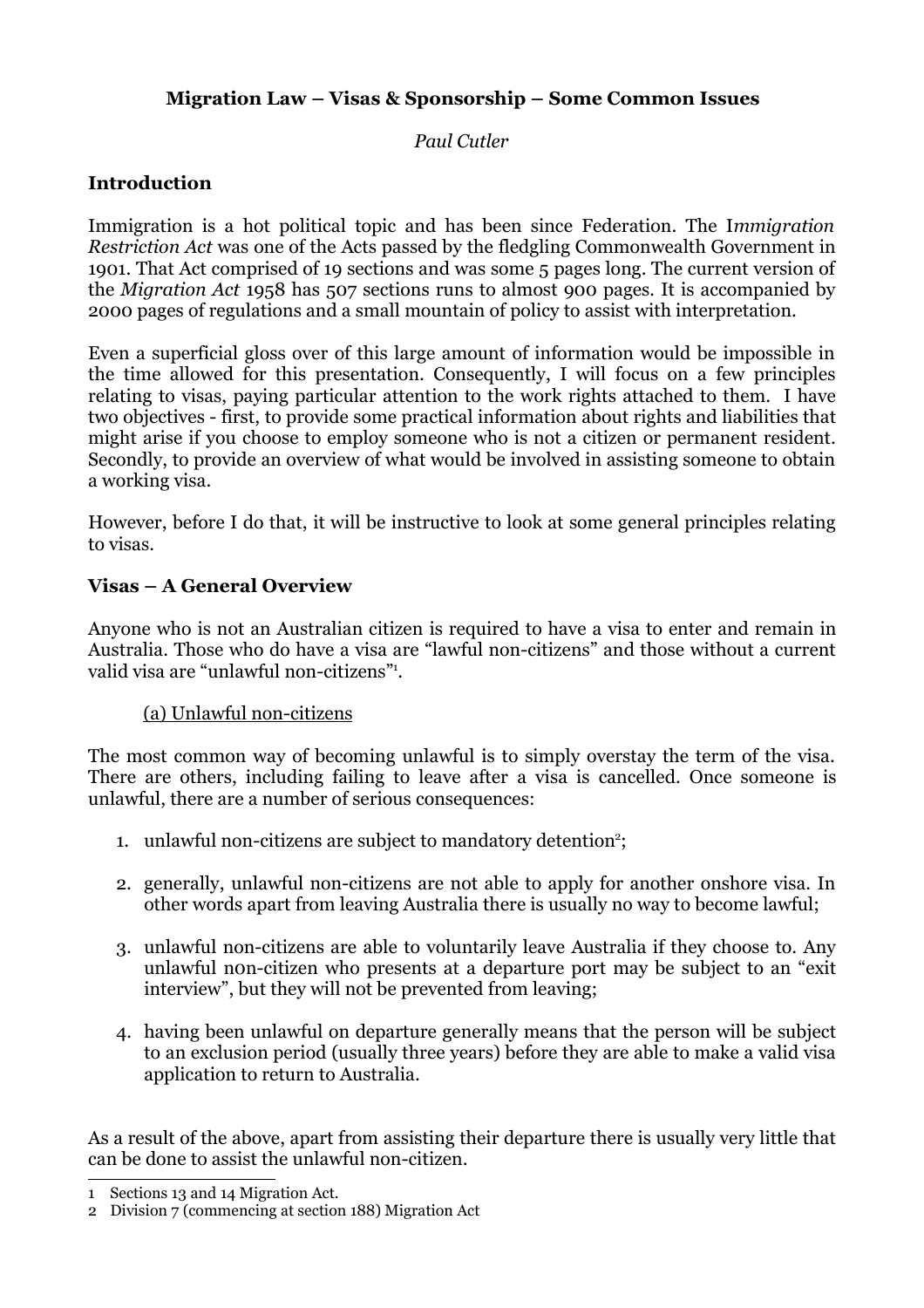## (b) Lawful non-citizens

On the other hand, lawful non-citizens are often able to apply for another visa. This will typically happen when a visitor is offered employment, or marries an Australian or when an overseas student graduates. Most visas have time of application and time of decision requirements that need to be met. These requirements often include where the visa applicant is located at each of those times. If it is possible to make an onshore application, the applicant will often want to stay in Australia while their visa application is processed. This may result in the grant of a bridging visa.

While there are five different types of bridging visas, the one most commonly encountered is bridging visa A ("BVA"). If a lawful non-citizen makes an application for "visa #2" while they are the holder of "visa #1", there is a possibility that a decision on visa #2 might not be given until after the expiry date of visa #1. In those circumstances a BVA will automatically come into existence to bridge that period between the expiry of visa #1 and the decision (hopefully a grant) on visa #2. A BVA is effectively an extension of visa #1 and any terms or conditions which attach to visa #1 will continue.

There are two common limitations on onshore applications:

- (a) the "no further stay condition" (condition 8503); and
- (b) the "Section 48 bar".

Although there appears to be no rigid scientific method in allocating it, condition 8503 appears to be imposed on the visas of citizens of various countries that statistically have poor immigration compliance. It is very difficult to have 8503 waived and anyone with that condition on their visa will have to leave Australia to make any further visa applications.

Section 48 of the *Migration Act* prevents multiple unsuccessful onshore visa applications. Once an onshore application has been refused, the visa applicant must leave Australia if they wish to apply for another visa. Section 48 does not prevent any review rights relating to the first refusal from being finalised.

There are also two other things to remember about visa applications. First, only one member of the family unit (a defined term) needs to satisfy the primary requirements for a visa. The rest of the family, provided they meet the secondary criterion, will then be granted the same visa. The second principle is "one fails, all fails". So, if any member of the family unit doesn't meet the secondary criterion (often a health issue), then no family members, including the primary applicant, will receive a visa.

# **Some Common Visas And Working Conditions**

It is not an uncommon occurrence for someone who is not an Australian citizen or permanent resident to apply for a job. In fact as at 31 December 2012 there were 1,130,290 temporary visa holders in Australia<sup>[3](#page-1-0)</sup>. These included:

- $\bullet$  401,940 visitors
- 242,210 overseas students
- 38,210 graduate skilled visa holders

<span id="page-1-0"></span><sup>3</sup> Temporary entrants and New Zealand citizens in Australia as at 31 December 2012 http://www.immi.gov.au/media/statistics/pdf/temp-entrants-newzealand-dec12.pdf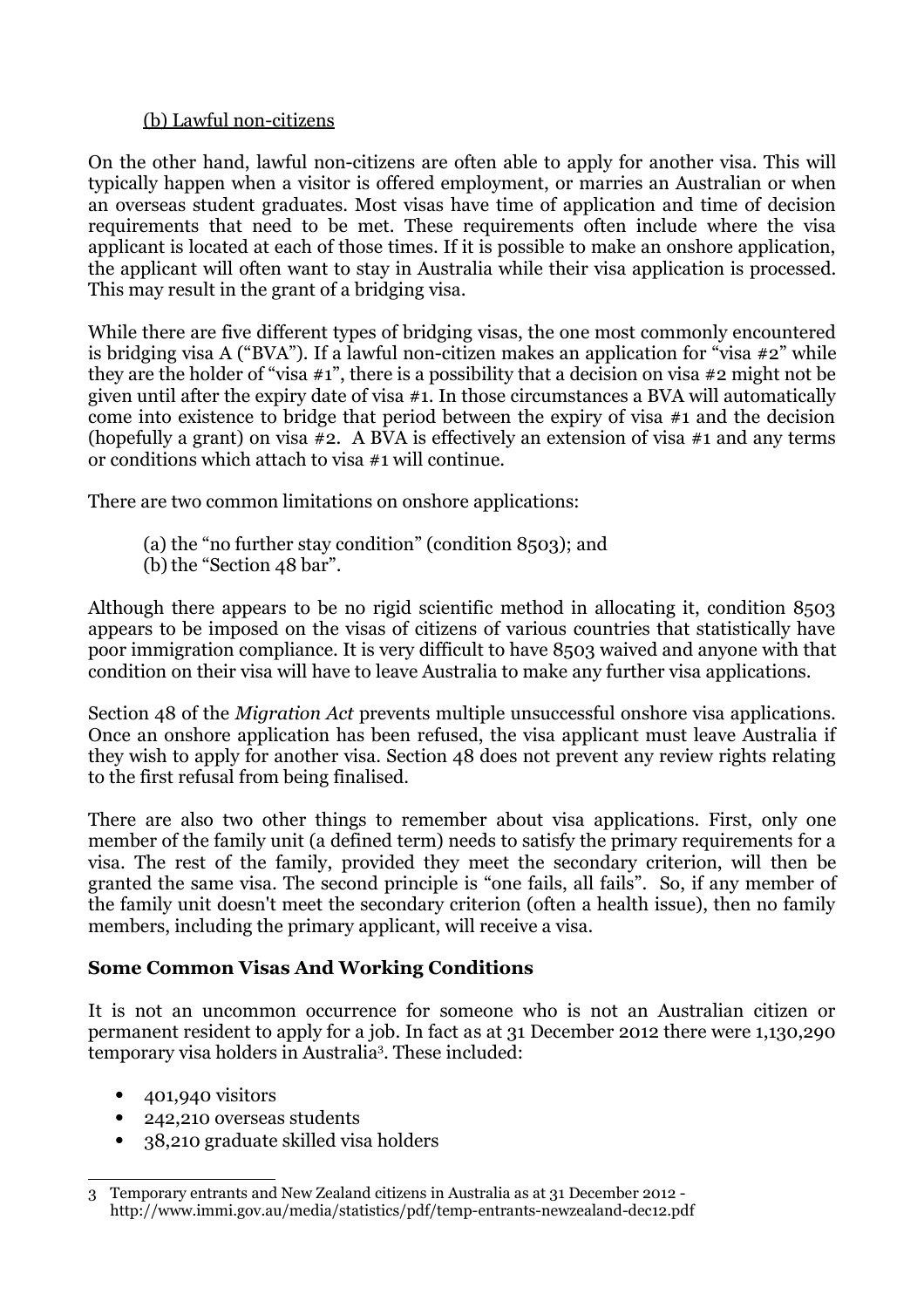- 162,480 working holiday makers
- 157,110 subclass 457 visa holders

In addition, there are over 600,000 New Zealand citizens in Australia.

If one of these people presents at your office or your client's premises seeking work, questions may arise as to whether they are entitled to work and if there are any conditions attaching to their employment. It may be that you (or a client) are requested to assist a non-citizen to apply for a working visa by sponsoring them. This usually means an application for either a subclass 457 temporary (4 year) working visa or an application under the Employer Nomination Scheme ("ENS") for permanent residence.

I have set out in the table below a summary of the usual work rights which attach to some commonly encountered visas. The Department of Immigration and Citizenship ("DIAC") has an online system (called Visa Entitlement Verification Online, VEVO) where it is possible for employers to check the work rights which attach to a particular visa. There is no excuse for not knowing the work status of any particular employee.

| <b>Visa</b>                                     | <b>Work Rights</b>                                                                                                                                                                                                                                                                                                                   |
|-------------------------------------------------|--------------------------------------------------------------------------------------------------------------------------------------------------------------------------------------------------------------------------------------------------------------------------------------------------------------------------------------|
| Permanent<br>Residents                          | Permanent residents have unrestricted work rights.                                                                                                                                                                                                                                                                                   |
| <b>Visitors</b>                                 | Visitors are not allowed to work, however, here are some very<br>narrow exceptions for voluntary work and also highly specialised<br>very short term work which could not be done by an Australian <sup>4</sup> .                                                                                                                    |
| Students                                        | Generally students are allowed to work 20 hours/week during term<br>and have unlimited work rights when their course is not in session.                                                                                                                                                                                              |
| <b>Students (spouses)</b><br>and dependants)    | The same conditions apply to dependent family members, except<br>that family members of Masters and Doctoral students can work<br>unlimited hours.                                                                                                                                                                                   |
| <b>Graduate Skilled</b>                         | Overseas students who want to accumulate some work experience<br>or improve their English are permitted to remain in Australia for up<br>to 18 months after graduation. There are no work restrictions.                                                                                                                              |
| <b>Working Holiday</b><br><b>Visa Holders</b>   | Permitted to do work of any kind but it is limited to 6 months with<br>any one employer. These visas are generally only valid for 1 year, but<br>if visa holders complete 3 months of "specified work" (basically<br>horticultural and harvest jobs) in regional Australian and then they<br>are entitled to a second 12 month visa. |
| <b>Provisional Spouse</b><br>Visa Holders       | Spouse visas are usually provisional for 2 years before they become<br>permanent. Holders of the provisional visa have unrestricted work<br>rights.                                                                                                                                                                                  |
| 457 Visa Holders                                | The 457 visa holder is only permitted to work for the sponsor who<br>nominated them and are only allowed to work in their nominated<br>occupation.                                                                                                                                                                                   |
| 457 Visa Holders<br>(spouses and<br>dependants) | Spouses of 457 visa holders have no work restrictions.                                                                                                                                                                                                                                                                               |

<span id="page-2-0"></span><sup>4</sup> On 23 March 2013 a new subclass 400 Temporary Work (Short Stay Actvity) Visa was introduced to allow highly specialised short term (up to 6 weeks) work.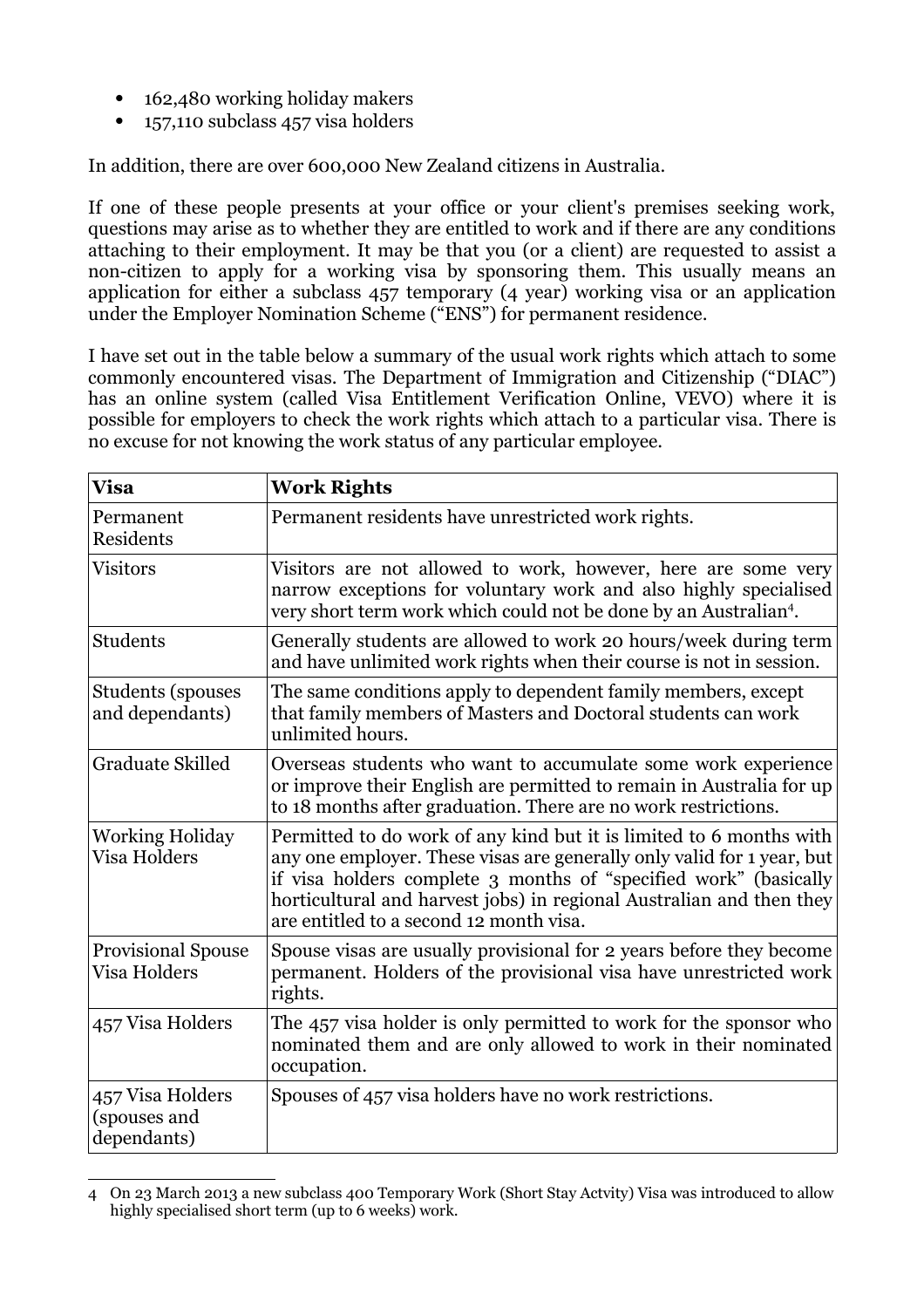## **Employer Sanctions (Sections 245AA to AK)**

We know from the DIAC website that:

"*Illegal workers are a significant problem within Australia. They deny Australians the opportunity to gain employment, and can lead to the exploitation of non-Citizens. Engagement of Illegal workers undermines Australia's efforts to build a strong, secure and fair economy.*"

There are an estimated 50,000 people illegally working in Australia. These people are either:

- (a) unlawful non-citizens (no visa at all); or
- (b) visa holders working in breach of their visa conditions (i.e. working when they have no right to, or working in excess of their allowed hours).

So what are the consequences of employing an illegal worker? Since 19 August 2007 it has been a criminal offence under the *Migration Act[5](#page-3-0)* for a person to knowingly or recklessly employ an illegal worker or to refer an illegal worker for employment at another business. There are increased penalties where an illegal worker is being exploited through slavery, forced labour or sexual servitude.

Despite the political fanfare in 2007 about the crackdown on employers of illegal workers, by 2010 there had been no convictions under the new legislation<sup>[6](#page-3-1)</sup>. This is despite there being ten investigations of what appeared to be deliberate and systematic use of illegal workers which involved unsafe work practices, underpayment, and tax & welfare fraud. Only four of these matters were referred to the DPP and only one case was unsuccessfully prosecuted (even though there was one guilty plea). As a result of these difficulties a review was commissioned to examine whether the provisions were an effective deterrent and educational tool. The Howells Review found that the provisions were neither. It recommended amendments that would include a civil penalty with a strict liability provision and the introduction of a system of infringement notices. As a result the *Migration Amendment (Reform of Employer Sanctions) Bill* 2012 was introduced to Parliament in September 2012 and to date has not been passed into law.

However, in the preparation of this paper, I decided to research the more recent annual reports of the Commonwealth DPP to see if there have been any subsequent convictions. The 2011 Report recounts the story of two Thai girls who were brought to Canberra by a "sponsor" to work in her brothel.

One of the girls knew she would be working in the sex industry before she arrived in Australia, the other did not. Neither girl had a visa with work entitlements. Their passports and return air tickets were taken off them and both were effectively imprisoned in a Canberra unit. They were not given a key to the unit and both were compelled to work in a brothel for 6 days a week. The money they made was used to pay off a debt allegedly owing to their sponsor. The end result of this appalling situation was that after an eight day trial

<span id="page-3-0"></span><sup>5</sup> Sections 245AA and following of the *Migration Act* 

<span id="page-3-1"></span><sup>6</sup> One of the practical problems is that although the sanctions are directed at employers, the best source of information is the illegally working employee. It is also an offence under s235 Migration Act to work in breach of visa conditions.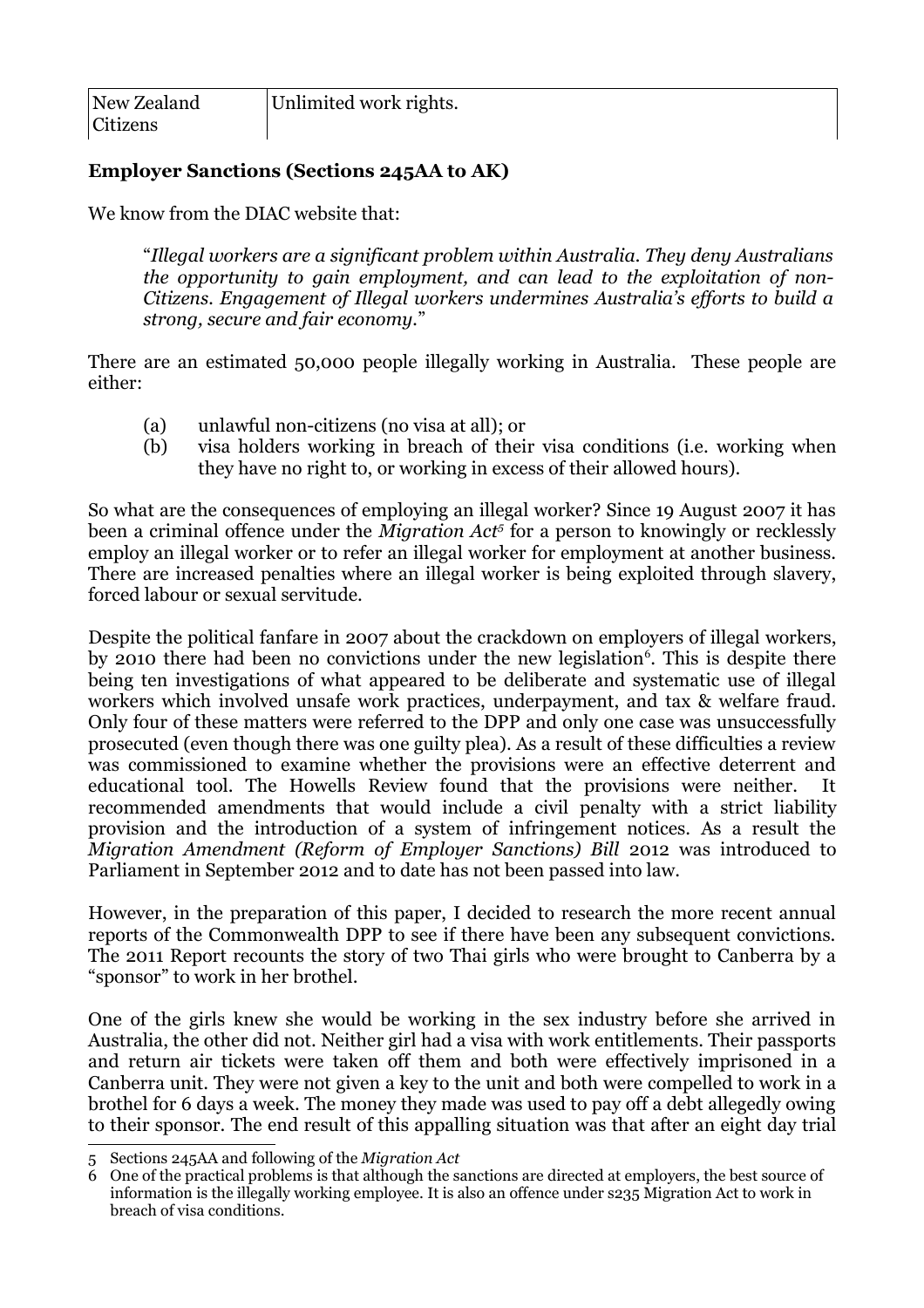in the ACT Supreme Court the sponsor was found guilty of intentionally possessing a slave (under 270.3(1)(a) of the *Criminal Code*) and attempting to pervert the course of justice. She also became the first person to be convicted for allowing someone to work in breach of their visa conditions and of allowing a non-citizen to work.

# **The 457 Visa**

What if an employer decides to employ a lawful non-citizen and assist them to get a working visa? This decision will often have its origin in the temporary employment of a student or working holiday maker. The employer likes the person and resolves to have them stay on in the business.

This will usually involve an application for the temporary four year working visa, better known as the subclass 457 visa. This visa has been the subject of controversy over the years since it was introduced by the Howard government. As with many policy issues there is a balance to be had between the demands of the labour market and the protection of jobs for Australians. There is also the need to maintain the integrity of the system and to ensure that overseas workers are not exploited.

There was a major reform of the 457 visa which occurred in 2009 and, at the time of writing this paper (March 2013), further changes to take effect from 1 July 2013 have been announced[7](#page-4-0) . Amongst other things the changes are meant to prevent the employment of overseas workers when there is no genuine labour shortage or where the nominated position does not fit within the scope of the activities of the nominating business.

So, what is involved in helping someone get a 457 visa? There are effectively three steps:

# *Step 1: The Employer must be approved as a Sponsor*

To be approved as a sponsor, the employer must show that:

- it is an actively and lawfully operating business (not necessarily in Australia);
- no adverse information is known about it (or its directors); and
- it meets training benchmarks.

There are two training benchmarks (called "Benchmark A" and "Benchmark B") and employers can choose which one they want to meet. Benchmark A requires 2% of payroll to be contributed to an industry training fund that operates in the same industry as the sponsoring business. The other option, Benchmark B, requires the employer to demonstrate that in the previous year they have spent the equivalent of 1% of payroll in the provision of training to employees who are citizens or permanent residents. The benchmarks must be met each year during the course of the sponsorship.

# *Step 2: Employer nominates a Skilled Worker*

Nomination is the process of identifying an eligible occupation within the business to be filled by the overseas worker. Apart from identifying the prospective employee and specifying where they will be working the following requirements must be met:

<span id="page-4-0"></span><sup>7</sup> See Minister O'Connor's press release dated 23 February 2013 <http://www.minister.immi.gov.au/media/bo/2013/bo193683.htm>and also the information available on the DIAC website -<http://www.immi.gov.au/skilled/strengthening-integrity-457-program.htm>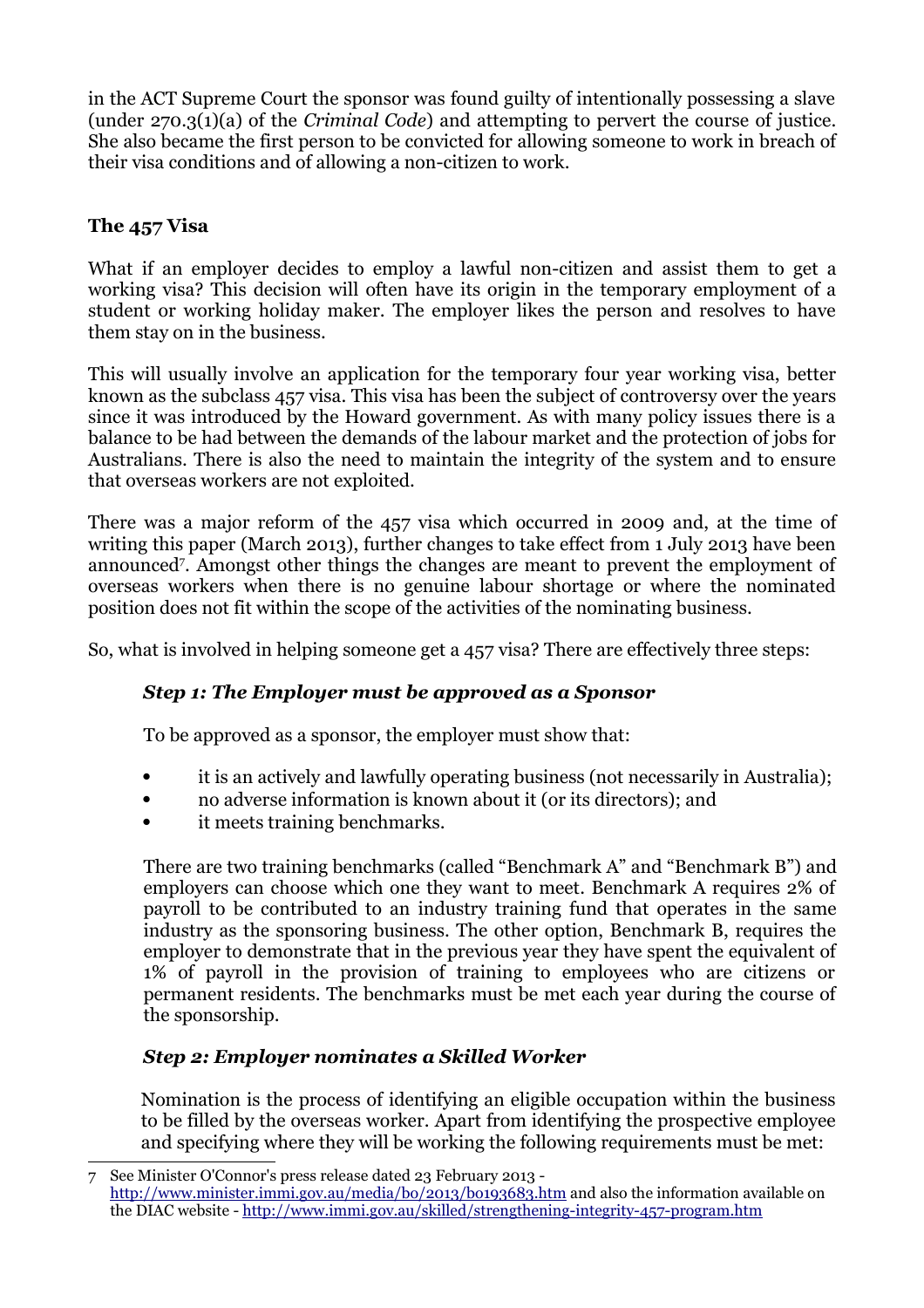- there must be a direct employment relationship with the sponsor (although there are some corporate group exceptions);
- there is a list of occupations<sup>[8](#page-5-0)</sup> which are eligible for nomination. The proposed position must be on that list and reference is made to the ANZSCO<sup>[9](#page-5-1)</sup> dictionary for the skills required for each of those occupations;
- there is a requirement that the proposed employment be on:
	- equivalent terms and conditions to those which an Australian would receive in the same job; and
	- that a market rate of salary is paid. In respect of this requirement there is a \$51,400 lower threshold and there are also exemptions above \$180,000 (although this figure will increase in July 2013).

In practice it is often the terms of employment which cause smaller employers the most concern.

Once a nomination is approved it is valid for twelve months.

# *Step 3: The Visa Application*

Although there can be no visa application unless there is a valid nomination by an approved sponsor, in practice the documents for all three steps are lodged at the same time.

The requirements for the visa application are:

- the applicant must have the required skills and experience to do the nominated occupation (including meeting any registration or licensing requirements);
- there is an English language proficiency requirement (which doesn't apply if the gross base salary exceeds \$92,000 or the applicant holds a passport from Canada, Ireland, USA, UK or New Zealand). The requirement is that the applicant must obtain a score of 5 in each of the four components of an IELTS English test;
- to have and maintain health insurance (this must be arranged prior to visa grant and there are reciprocal arrangements with some countries); and
- chest x-rays and other health examinations are usually not required but this may depend on where the applicant has lived and their intended activities in Australia.

<span id="page-5-0"></span><sup>8</sup> The Consolidated Sponsored Occupations List - [http://www.immi.gov.au/skilled/\\_pdf/sol-schedule1-](http://www.immi.gov.au/skilled/_pdf/sol-schedule1-2.pdf) [2.pdf](http://www.immi.gov.au/skilled/_pdf/sol-schedule1-2.pdf)

<span id="page-5-1"></span><sup>9</sup> Available on the ABS website [http://www.abs.gov.au/ausstats/abs@.nsf/Latestproducts/1220.0Search0First%20Edition,%20Revision](http://www.abs.gov.au/ausstats/abs@.nsf/Latestproducts/1220.0Search0First%20Edition,%20Revision%201) [%201](http://www.abs.gov.au/ausstats/abs@.nsf/Latestproducts/1220.0Search0First%20Edition,%20Revision%201)